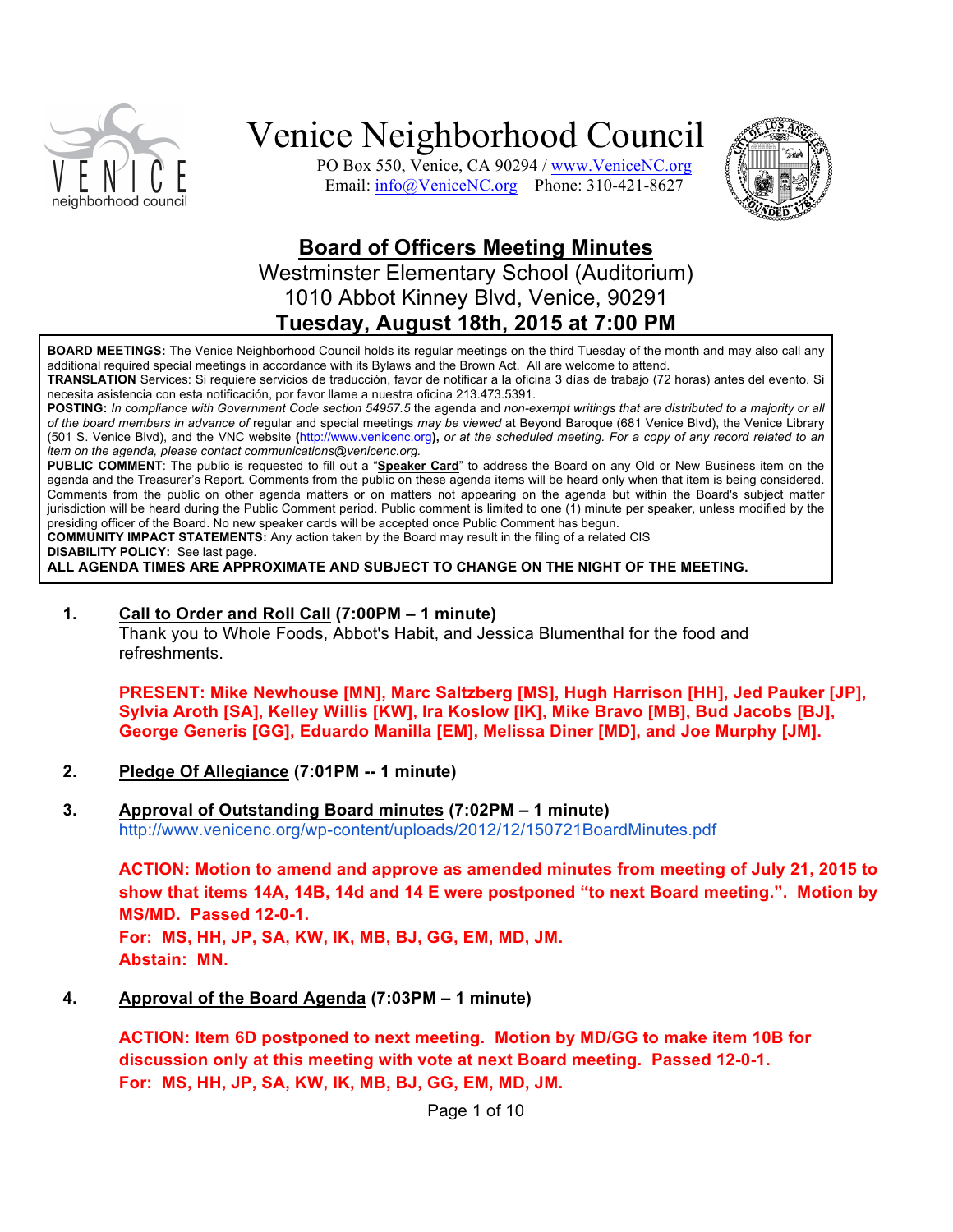

PO Box 550, Venice, CA 90294 / www.VeniceNC.org Email: info@VeniceNC.org Phone: 310-421-8627



#### **Abstain: MN.**

**Motion to approve agenda as amended by JP/BJ. Passed 12-0-1. For: MS, HH, JP, SA, KW, IK, MB, BJ, GG, EM, MD, JM. Abstain: MN.**

**5. Declaration of Ex Parte Communications or Conflicts-Of-Interest (7:04PM -- 1 minute)**  All Board members shall declare any ex parte communications or conflicts-of interest relating to items on this meeting's agenda.

**JP-spoke to Matter Geller in reference to 10B. MN-will recuse self on 10B.**

- **6. Scheduled Announcements and Presentations (7:05PM – 30 minutes)**
- **A Public Safety - LAPD Report (10 minutes):** Senior Lead Officers Peggy Thusing (25120@lapd.lacity.org), Kristan Delatori (32914@lapd.lacity.org), Gregg Jacobus, 35162@lapd.lacity.org, Lt. Lydia Leos 23216@lapd.lacity.org, OFW Beach Detail Supervisor. *Includes a monthly Venice crime report and updates on law enforcement issues in Venice.*

**Peggy Thusing - 1. Burglary and car thefts up. 2. Extra beach detail ends in three weeks, but there will be additional presence through Metro horse patrol.**

- **B Government Reports (15 minutes)** (Representatives have standing place on the agenda, but are not always available to attend)
	- City Councilmember Mike Bonin, Field Deputy, Jesus "Chuy" D. Orozco, 310-568-8772 (jesus.d.orozco@lacity.org) **Jesus "Chuy"Orozco-1. Ridesharing at LAX before City Council. 2. Bonin submitting motion to support Planned Parenthood. 3. Westside Water Forum 8/22/15 at 1 LMU Diver from 12:30 to 4:00. 4. Hearing on short term rental motion on 8/25/15 2:30 Room 350, City Hall.**
	- Congressman Ted Lieu, Representative Janet Turner, 310-496-9896 janet.turner@mail.house.gov
	- State Senator Ben Allen, Representative Fernando Morales, 310-318-6994 (fernando.morales@sen.ca.gov)
	- State Assemblyperson Autumn Burke, Rep Odysseus Bostick, 310-412-6400 (odysseus.bostick@asm.ca.gov) **Odysseus Bostick- 1. One month left in session. 2. Burke is co-author of new Right to Die bill. 3. The bill regarding sleeping in cars was pulled. 4. Health Fair on 8/29/15 10:00 a.m. to 3:00 p.m. at Oakwood Park.**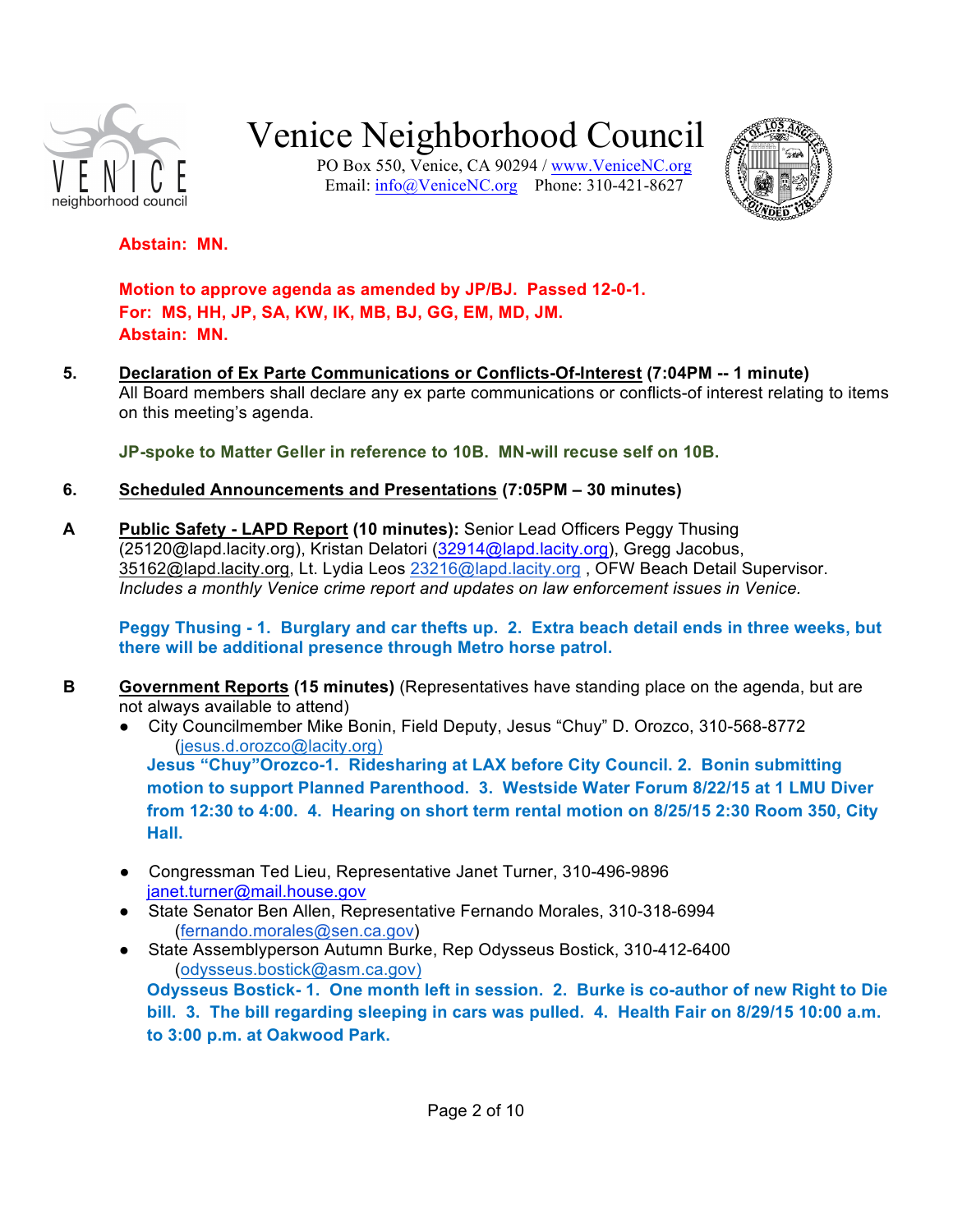

PO Box 550, Venice, CA 90294 / www.VeniceNC.org Email: info@VeniceNC.org Phone: 310-421-8627



- LA County Supervisor Sheila Kuehl Westside Field Deputy Rachel Zaiden, 213-974-3333 (rzaiden@bos.lacounty.gov)
- Mayor Eric Garcetti, Westside Deputy, Daniel Tamm, 213-978-0836 (Daniel.Tamm@Lacity.org)
- Ejiah Cooper Oakwood Rec Park Director, 310-452-7479 (ejiah.cooper@lacity.org)

### **C VNC Announcements (5 Minutes)**

- President Mike Newhouse (President@VeniceNC.org)
- Vice President Marc Saltzberg (VicePresident@VeniceNC.org)
- **1. One day pothole repair in Venice. Send suggestions to Marc. 2. Mention hearing on short term rental {see 6B4 above.}**
- Westside Regional Alliance of Councils- Mike Newhouse, WRAC President, Marc Saltzberg, VNC Representatives. (Chair@westsidecouncils.org),

**Ted Lieu will be speaking at August meeting on 8/19/15.**

- Los Angeles Neighborhood Council Coalition (LANCC) Ivan Spiegel (Parliamentarian@VeniceNC.org)
- VNC Representative to DWP: Dede Audet **SAVE WATER!**
- Venice Chamber Of Commerce: Catherine Chevalier, President (Catherine@notmaurice.com)

### **Linda Lucks arrived at 7:30**

### **D Presentation/Q&A by the L.A. Affordable Housing Commission**, **(10 minutes) POSTPONED**

### **7. General Consent Calendar (7:35PM -- 1 minute)**

*[All agenda items on the Consent Calendar will pass when the Consent Calendar is approved. No discussion or Public Comment is allowed on any item. Items may be removed by any board member or stakeholder. Removed items will go to the end of the agenda and be treated as regular agenda items with discussion and public comment.]*

### **8. Land Use and Planning Committee (LUPC) Consent Calendar (1 minute)**

*[All agenda items on the Land Use and Planning Committee (LUPC) Consent Calendar will pass when the LUPC Consent Calendar is approved. No discussion or Public Comment is allowed on any item. Items may be removed by any Board member or Stakeholder. Removed items will go to the end of agenda item 11. Land Use and Planning Committee and will be treated as regular LUPC agenda items, with discussion and public comment.]*

- **9. Announcements & Public Comment on items not on the Agenda (7:36PM -- 10 minutes)** *[No more than 1 minute per person – no Board member announcements permitted]*
	- **a. Mark Lipman-Costal Commission denied permit for 416/424 Grand Ave. project. What is LAPD doing in reference to shootings?**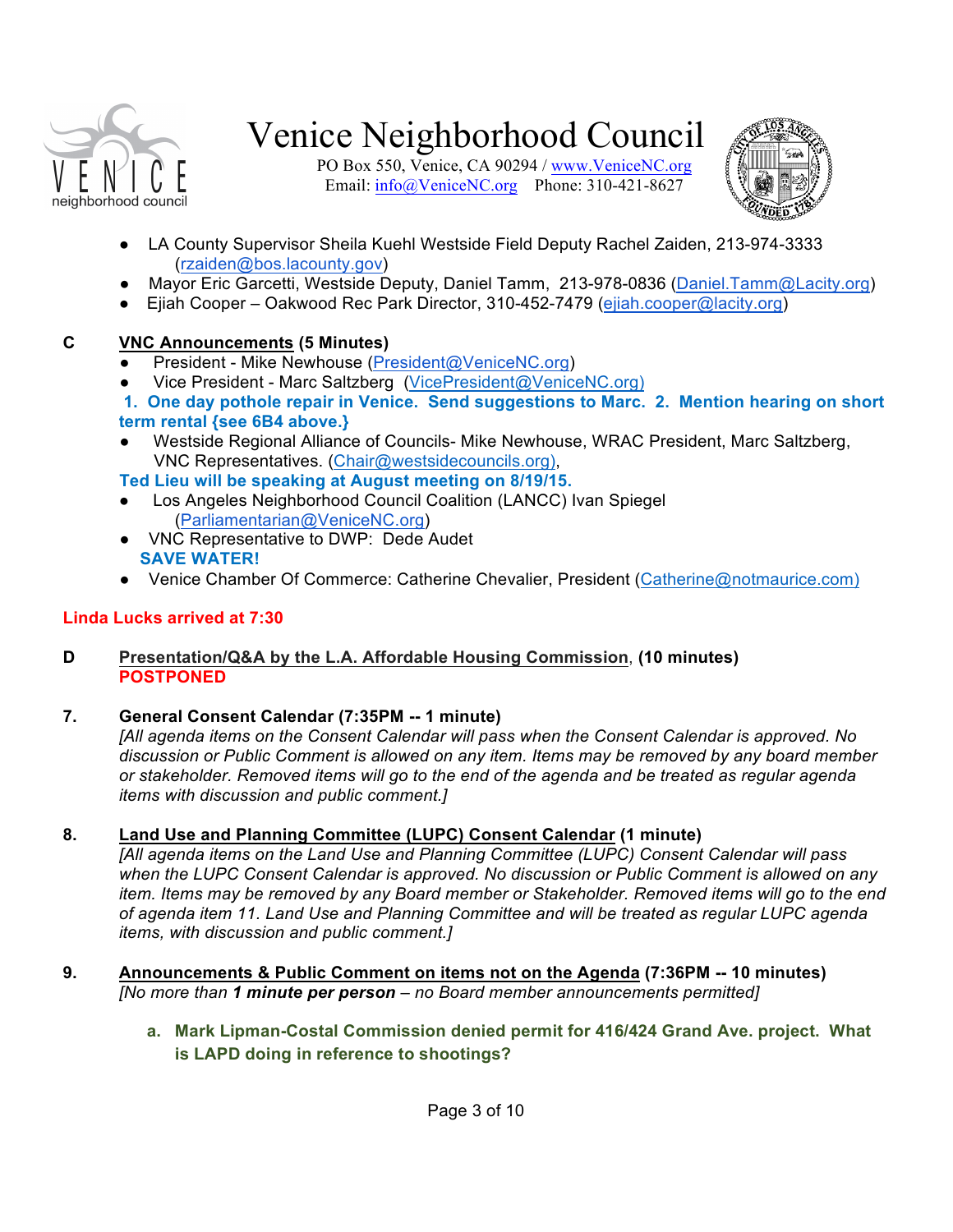

PO Box 550, Venice, CA 90294 / www.VeniceNC.org Email: info@VeniceNC.org Phone: 310-421-8627



- **b. Elizabeth Wright – Election flyers to be prepared soon. Please send Art suggestions to elections@venicenc.org.**
- **c. Olla Mitchell – Complaint re: developers taking her family home.**
- **d. Ann Porter – Supports constitutional amendment to provide corporations are not people and that \$ is not speech. Referred to You Tube video "A question of Personhood."**
- **e. Carolyn Rios – Shame on Board for disregarding hard work of Neighborhood Committee on CIPs.**
- **f. Jason Kincaid – CycLAvia was fantastic!**
- **g. Yolanda Gonzalez – Exide posing far greater threat than is publically known.**
- **h. Jared ben Noah – I sell information and reality.**

### **7:47 Erin Darling [ED] arrived.**

- **10. Old Business (7:45PM – 25 minutes)** *[Discussion and possible action]*
- **A Revise paragraph a. of Standing Rule 9 (5 minutes)** (Ira Koslow on behalf of REC) (ira.koslow@venicenc.org)

**MOTION:** The VNC shall amend paragraph a. of Standing Rule 9 to read:

"a. Collectively and individually, the members of the Board of Officers, the Parliamentarian, Ad-hoc committee chairs, and all members of Standing and Ad hoc committees of the Venice Neighborhood Council agree to abide by the following Code of Civility to ensure that our Venice Neighborhood Council's business is conducted in a respectful and courteous manner, and in a way that will generate respect and credibility for the Venice Neighborhood Council." RECOMMENDED BY REC 2-0

**ACTION: Motion by IK, JM. Passed 13-0-1. For: MS, HH, JP, SA, KW, IK, MB, BJ, GG, EM, MD, JM, ED. Abstain: MN.**

### **8:07 Robin Rudisill [RR] arrived.**

**B "No support" for Council file** *13-1493: Street Vending***, (10 minutes)** (George Francisco & Melissa Diner) (george.francisco@venicenc.org, melissa.diner@venicenc.org)

**MOTION:** The Venice Neighborhood Council (VNC) shall submit the following Community Impact Statement:

The Venice Neighborhood Council does not support CF 13-1493: STREET VENDING for the following adverse impacts it will have upon the Venice community: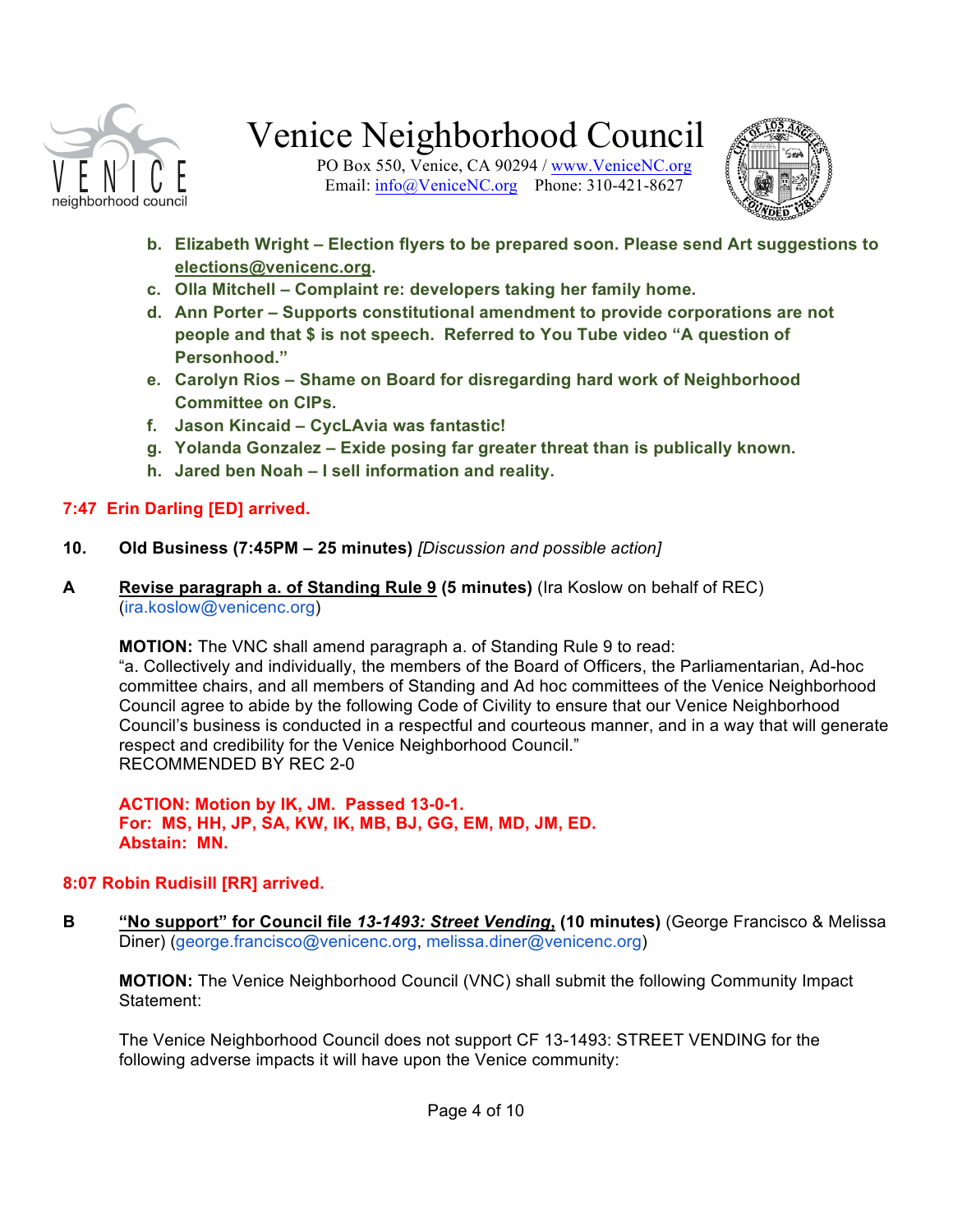

PO Box 550, Venice, CA 90294 / www.VeniceNC.org Email:  $\frac{info(@)$ VeniceNC.org Phone: 310-421-8627



- 1. The City of Los Angeles is not adequately policing these activities currently.
- 2. There is a public safety hazard with Street Vendors blocking sidewalks and parkways.
- 3. There are documented public safety problems with current Street Vendor food preparation and storage throughout Los Angeles.
- 4. There are inadequate public toilet facilities in Venice to satisfy customers of Street Vendors selling food .
- 5. Venice Brick and Mortar businesses have to pay for services for their customers; Street Vendors pay nothing.
- 6. Sales Taxes are not necessarily collected from Street Vendors.

The Venice Neighborhood Council requests that all neighborhoods be allowed to opt in to any proposed street vending ordinance as in the precedent set by the murals ordinance and that any proposed street vending ordinances be developed in reference to and in conjunction with the continued enforcement of LAMC 42.15: NO VENDING.

**MN-recused. MS led discussion. Public Comments For: Carolyn Rios. Against: Mark Lipman, Steve Clare, Irv Katz, Yolanda Gonzalez, Chris Tilly, Judy Branfman, Marie Kennedy, Abraham. General Comment: Matthew Geller. Board comments: JP, ED, KW, JM, LL, MD.** 

**C CIS Supporting City Council Motion 15-0002-S90: Opposition to State Assembly Bill 744 Limiting Local Govt. Auth. Over Parking for SB 1818 Density Bonus Projects** (Marc Saltzberg, on behalf of WRAC) (vicepresident@venicenc.org) **(5 minutes) [EXHIBIT]**

**MOTION:** The Venice Neighborhood Council shall submit a Community Impact Statement supporting City of Los Angeles Council File Motion 15-0002-S90 opposing AB 744, which, if passed by the State of California, would interfere with the City's ability to impose conditions on developers to adequately provide parking amenities for residents.

AB 744 would prohibit any city, county or city and county in California from requiring a vehicular parking ratio for a housing development receiving SB1818 density bonuses, when such a development is within one-half mile of a transit stop, is a senior housing development, or is a special needs housing development. Additionally, AB 744 does not require a parking study to assure that residents of such a development have adequate parking to satisfy their transportation requirements.

**Public comment against: Steve Clare.** 

**Motion to postpone ED/GG. Motion failed 0-14-1. Against: MS, HH, JP, SA, KW, IK, MB, BJ, GG, EM, MD, JM, ED, RR. Abstain: MN.**

**Motion in Chief by MS/RR. Motion failed 4-10-1. For: MS, KW, IK, MD. Against: HH, JP, SA, MB, BJ, GG, EM, JM, ED, RR. Abstain: MN.** 

Page 5 of 10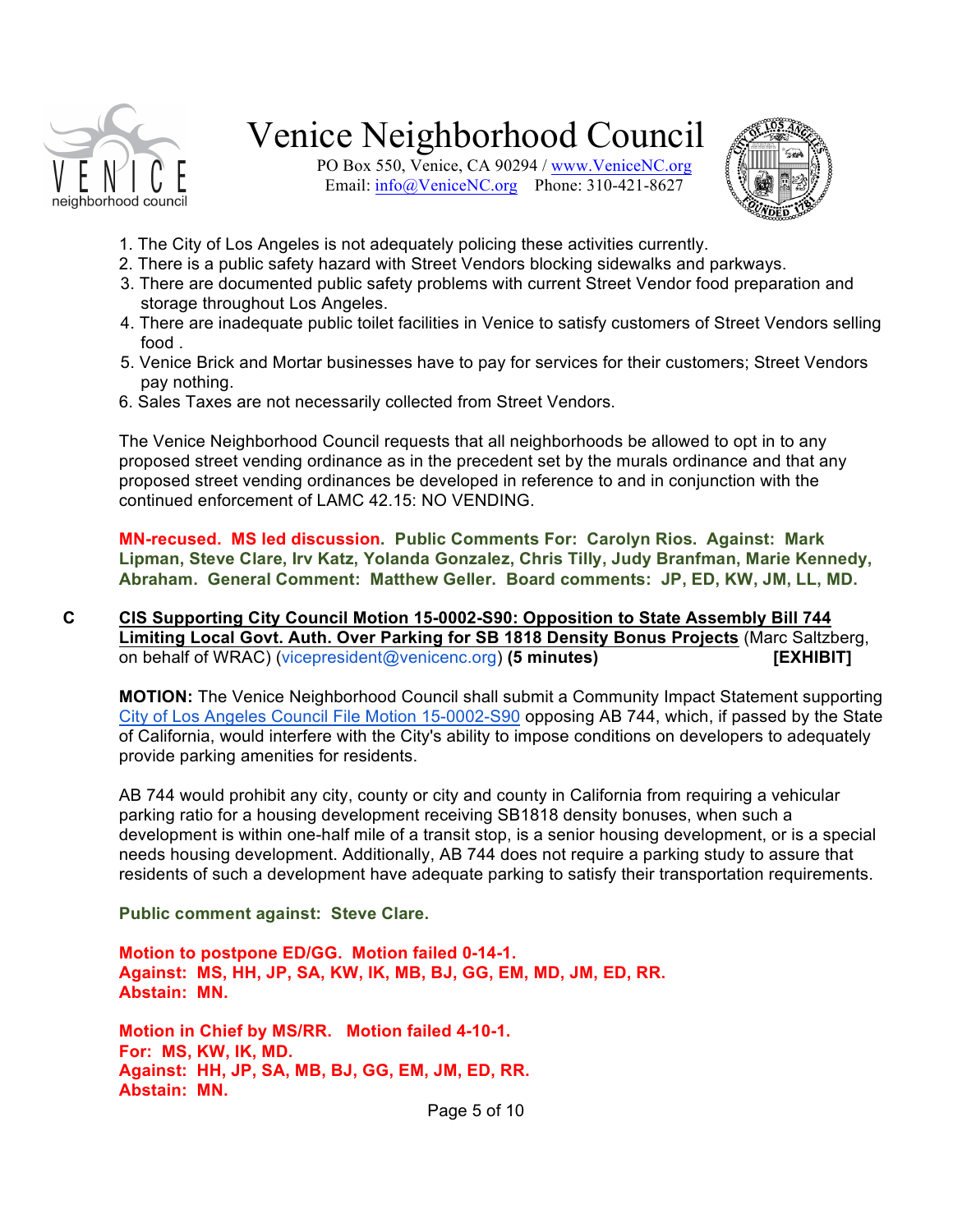

PO Box 550, Venice, CA 90294 / www.VeniceNC.org Email: info@VeniceNC.org Phone: 310-421-8627



#### **D Noise and Sound Ordinance Enforcement** (Melissa Diner on behalf of OFW) **(5 minutes)** (melissa.diner@venicenc.org)

**MOTION:** The Venice Neighborhood Council shall send a letter to Councilman Mike Bonin's office and the LAPD strongly urging them enforce all city noise and sound ordinances on Ocean Front Walk. RECOMMENDED BY OFW 7-0-1

**Public Comment For: Dede Audet. Against: Abraham. General Comment. Irv Katz.** 

**ACTION: Motion to amend language to read: The Venice Neighborhood Council shall send a letter to Councilman Bonin's office urging enforcement in Venice of all city noise and sound ordinances. Motion by IK/EM. Passed 14-0-1. For: MS, HH, JP, SA, KW, IK, MB, BJ, GG, EM, MD, JM, ED, RR. Abstain: MN.** 

**ACTION: Motion as amended failed 6-7-2. For: MS, KW, BJ, MD, JM, RR. Against: JP, SA, IK, MB, GG, EM, ED. Abstain: MN, HH.** 

**11. LUPC (8:10PM -- 35 minutes)** Robin Rudisill on behalf of LUPC, (Chair-lupc@VeniceNC.org) *[Discussion and possible action]*

#### **A Legalize Safe and Habitable Bootleg Units (25 minutes)**

**MOTION:** Whereas the City of Los Angeles has estimated that there are between 40,000 and 60,000 bootleg units in Los Angeles; and

Whereas the City of Los Angeles' Systematic Code Enforcement Program (SCEP) requires inspection of every rental unit once every three years, and inspectors regularly uncover violations and order owners to remove bootleg units of every type; and

Whereas typically, though not exclusively, these units are occupied by low-income tenants; and

Whereas all of these units violate VCZSP requirements, zoning codes and parking requirements; and

Whereas in the midst of our current housing crisis, 44,000 people are without any housing and hundreds of thousands more are doubling and tripling up to maintain a roof over their heads;

Page 6 of 10 Therefore Be It Resolved that the Venice Neighborhood Council recommends that safe and habitable bootleg units should be legalized on granting exceptions to the VCZSP, zoning codes and parking requirements, on condition that they are rented to low income tenants at low or very low affordable levels, and that such conditions be recorded on title to the properties and monitored by the City or a designated agent. The process should begin with an amnesty to encourage property owners to apply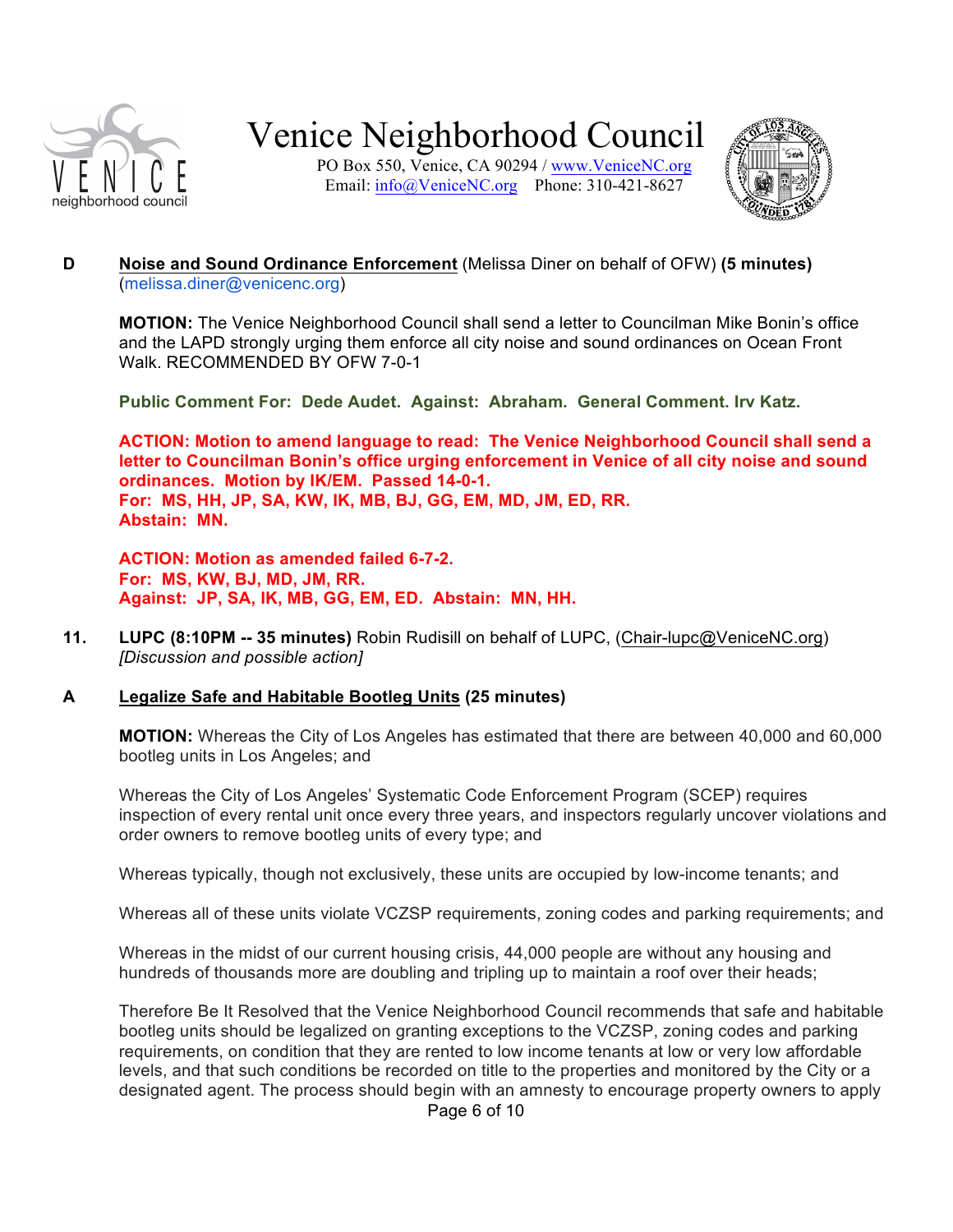

PO Box 550, Venice, CA 90294 / www.VeniceNC.org Email: info@VeniceNC.org Phone: 310-421-8627



to legalize their bootleg units, with subsequent imposition of fines for noncompliance.

RECOMMENDED BY LUPC on June 2, 2015 3-2-2

**ACTION: Motion to substitute new motion by JM failed for lack of a second.** 

**ACTION: Motion to add the following language after the word levels in line 4 of final paragraph: "on at least a month to month basis". Motion by KW/ED. Motion passed 12-0-3. For: MS, HH, JP, SA, KW, IK, MB, BJ, GG, EM, ED, RR. Abstain: MN, MD, JM.** 

**Public comment on main motion. For: Steve Clare, Mark Lipman, Judy Branfman, Yolanda Gonzalez, Marie Kennedy, Karen Wolfe,. Against: Elizabeth Wright. General Comment: Nick Antonicello. Board comment from JM, SA, RR, ED, LL, KW.** 

**ACTION: Motion as amended passed 10-3-2. For: MS, HH, JP, SA, MB, BJ, GG, EM, ED, RR. Against: KW, IK, JM. Abstain: MN, MD.**

**B 648 Milwood Ave, Milwood Subarea,** R2-1 zone, Land Use Plan designation: Multiple Family Residential: Low Medium I **(10 minutes)** ZA-2014-3103-CDP and ENV-2014-3104-CE *http://www.venicenc.org/648-milwood-ave/* CITY HEARING TOOK PLACE ON JULY 23, 2015 Project Description: demo of existing SFD & construction of new 2-story, 25' tall, 3,546 sq ft SFD with an attached 524 sq ft garage, on 5,402 sq ft lot Applicant: Johannes & Harriet Girardoni LUPC Staff: Todd Darling **MOTION:** The VNC Board recommends that the project be approved as presented. RECOMMENDED BY LUPC on 7/28/15 6-0-0

**Public comment. For: Karen Wolfe, Yolanda Gonzalez. Against: Mark Lipman. Board comment: MS, KW, JP, ED.** 

**ACTION: Motion passed 13-0-2. For: MS, HH, JP, SA, KW, IK, MB, BJ, GG, EM, ED, RR, MD. Abstain: MN, JM.** 

- **12. New Business (8:45PM -- 25 minutes)** *[Discussion and possible action]*
- **A VNC Arts Committee Fair** Eduardo Manilla (eduardo.manilla@venicenc.org) **(10 minutes)**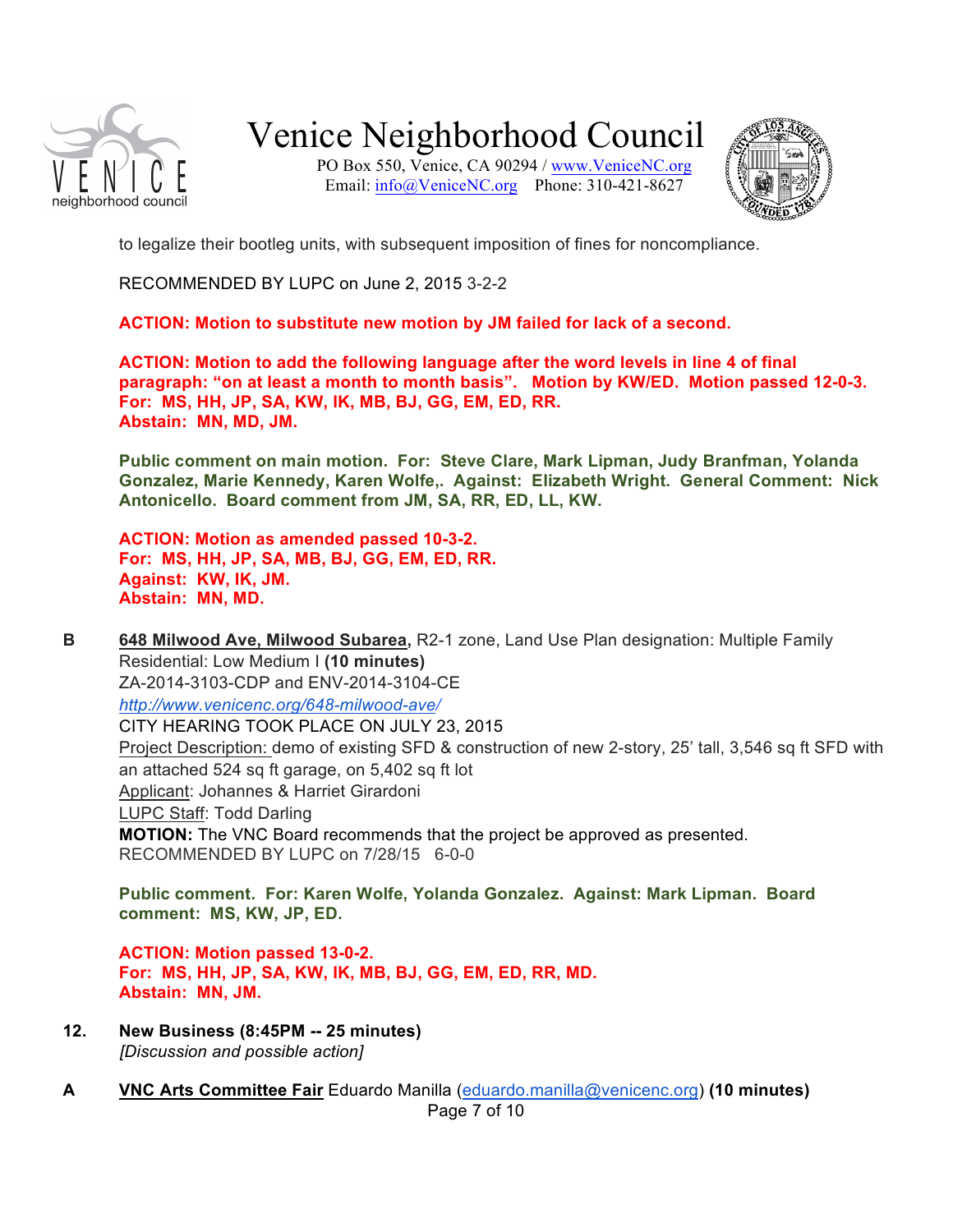

PO Box 550, Venice, CA 90294 / www.VeniceNC.org Email:  $\frac{info(@)$ VeniceNC.org Phone: 310-421-8627



**MOTION:** Whereas Venice, California is the creative soul of Los Angeles and the Mission Statement of the VNC is to improve the quality of life in Venice by building community and to secure support from the City of Los Angeles for the resources needed to achieve our goals

Therefore Be It Resolved that the Venice Neighborhood Council supports the realization of the first annual VNC Arts Committee Fair at Windward Plaza on the date of September 19th 2015 from 11am to 7pm. The VNC Arts Committee Fair will give the opportunity to local artists to showcase their work at this free community event in the heart of Venice.

Furthermore, the VNC shall request that the Department of Recreation and Parks waive the fees for the creation of this free community event.

RECOMMENDED BY The Arts Committee on July 8th 2015 5-0-0

**Public Comment: For: Mark Lipman.** 

**Motion by EM/ MD. Motion passed 14-0-1. For: MS, HH, JP, SA, KW, IK, MB, BJ, GG, EM, ED, RR, MD, JM. Abstain: MN.** 

**B Funding for VNC Arts Committee Fair** (**5 minutes)** (Hugh Harrison on behalf of Budget Committee) **MOTION:** The Venice Neighborhood Council approves a General Community Improvement Project for a Venice Art Fair and allocates up to \$2000 for this project. RECOMMENDED BY THE BUDGET & FINANCE COMMITTEE on August 4, 2015 3-0-0.

**Motion by HH/EM. Motion passed 14-0-1. For: MS, HH, JP, SA, KW, IK, MB, BJ, GG, EM, ED, RR, MD, JM. Abstain: MN.** 

#### **ED left meeting.**

**C Support for Cup of Water Law** Jared ben Noah **(10 minutes)**

**MOTION:** Whereas clean water is the most important factor in public health; and Whereas public health is a significant economic concern; and Whereas restaurants, cafes, and bars are beneficiaries of city, county, and metropolitan infrastructure and whereas such government bodies have authority to regulate and set rates; and Whereas clean water is a fundamental human right under the U.N. declaration; and

We the people of Los Angeles require that any bar, restaurant, or cafes open to the general public provide at least one cup of water on request to any member of the public, customer or not, on request.

If the person doesn't meet the "dress code" requirements or other discrimination on basis of socio-economic status, the bar restaurant, cafe, eatery must bring the cup of water to the door and give it to the person.

Documented cases for failure to comply should result in a civil penalty.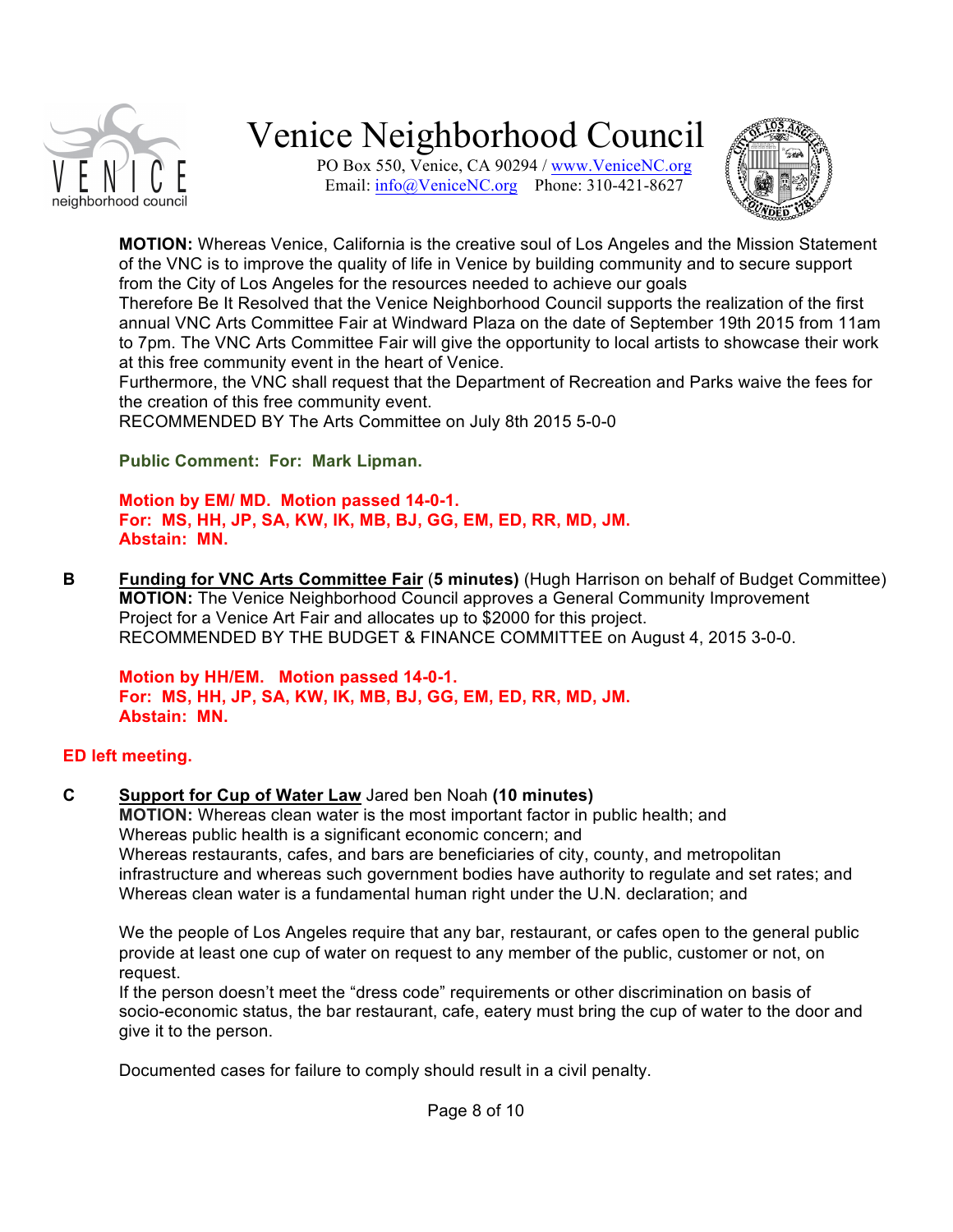

PO Box 550, Venice, CA 90294 / www.VeniceNC.org Email:  $info@$ VeniceNC.org Phone: 310-421-8627



**Motion to amend language as follows: In Paragraph 2, replace "We the people of Los Angeles require" with "The VNC recommends". In Paragraph 3, replace "other discrimination on basis of socio-economic status" with "for any other legal reason the person cannot enter the establishment". Motion by MS/JP. Motion passed 13-0-1. For: MS, HH, JP, SA, KW, IK, MB, BJ, GG, EM, RR, MD, JM. Abstain: MN.** 

**Public Comment: For: Jared ben Noah, Mark Lipman.** 

**Motion as amended by MS/KW. Motion passed 9-3-2. For: MS, HH, JP, SA, IK, MB, GG, EM, RR. Against: KW, BJ, JM. Abstain: MN, MD.** 

- **13. Treasurers Report (9:10PM -- 3 minutes)** Hugh Harrison on behalf of Budget & Finance Committee, (Treasurer@VeniceNC.org) [Discussion and possible action] **[EXHIBIT]**
- **A MOTION:** The Venice Neighborhood Council approves the attached Monthly Expenditure Reports for July 2015. RECOMMENDED BY BUDGET COMMITTEE 3-0-0 on August 4, 2015.

**Motion by HH/KW. Passed 13-0-1. For: MS, HH, JP, SA, KW, IK, MB, BJ, GG, EM, RR, MD, JM. Abstain: MN.** 

**B MOTION:** The Venice Neighborhood Council approves participation in the Annual Abbot Kinney Festival and allocates up to \$300 for the cost of a booth at the festival. RECOMMENDED BY BUDGET COMMITTEE 3-0-0 on August 4, 2015.

**Motion by HH/KW. Passed 13-0-1. For: MS, HH, JP, SA, KW, IK, MB, BJ, GG, EM, RR, MD, JM. Abstain: MN.** 

#### **14. Board Member Comments on subject matters within the VNC jurisdiction (9:15PM -- 5 minutes)**

**JP- Street services provided grease bags at BBQ. JM- Wants feed-back on his analysis of preferred diversity strategy. KW-Sig up for Farmers' Market, Will miss September meeting so needs help with video that month.**

**15. Adjourn Meeting adjourned 9:50PM**